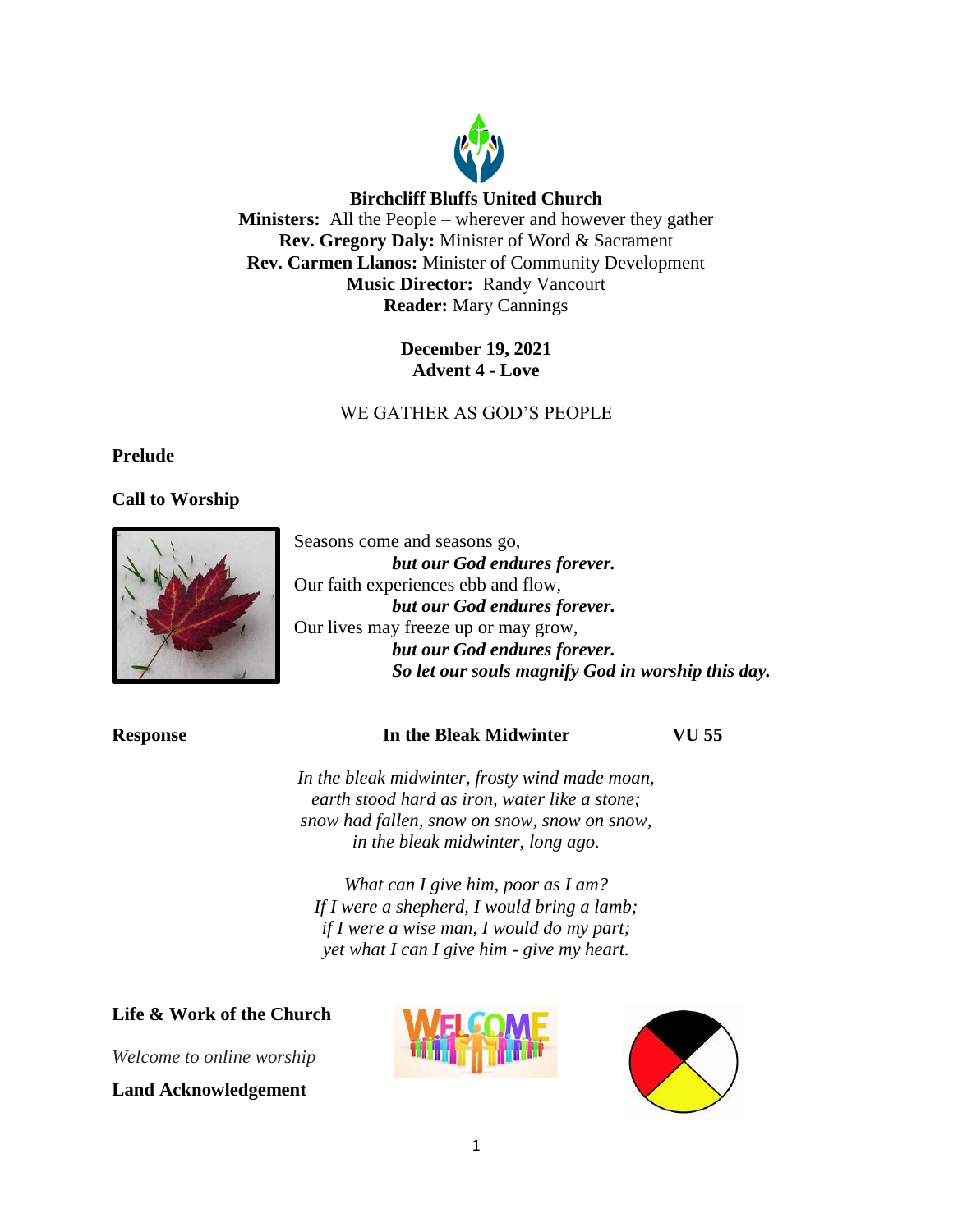## **Advent Four Candle Lighting**



Light for the shadows: *may it show us the way.* A flame of love: *may our hearts be warmed.* A beacon of possibility: *may there be light and love in our living as we prepare to welcome Jesus.* Come, bask in the light of Christ. May Love light the world this Christmas.

# **Opening Hymn** Gabriel's Message

*The angel Gabriel from heaven came, his wings as drifted snow, his eyes aflame; "All hail," said he, "thou lowly maiden Mary, "most highly favoured lady." Gloria!*

*"For know a blessed Mother you shall be, all generations laud and honour thee. Your Son shall be Emmanuel, by seers foretold, most highly favoured lady." Gloria!*

*Then gentle Mary meekly bowed her head; "To me be as it pleases God," she said. "My soul shall laud and magnify his holy name." Most highly favoured lady, Gloria!*

*Of her, Emmanuel, the Christ, was born In Bethlehem, all on a Christmas morn, and Christian folk throughout the world will ever say, "Most highly favoured lady." Gloria!*

## **Prayer for Grace**



*God, to us you are mystery, and yet you come to us often in the midst of ordinary life. In our despair: you are the God of Hope. In our turmoil: You are the God of Peace. In our sadness: you are the God of Joy. In our heartache: You are the God of Love. Thank you for loving us just as we are. Amen.*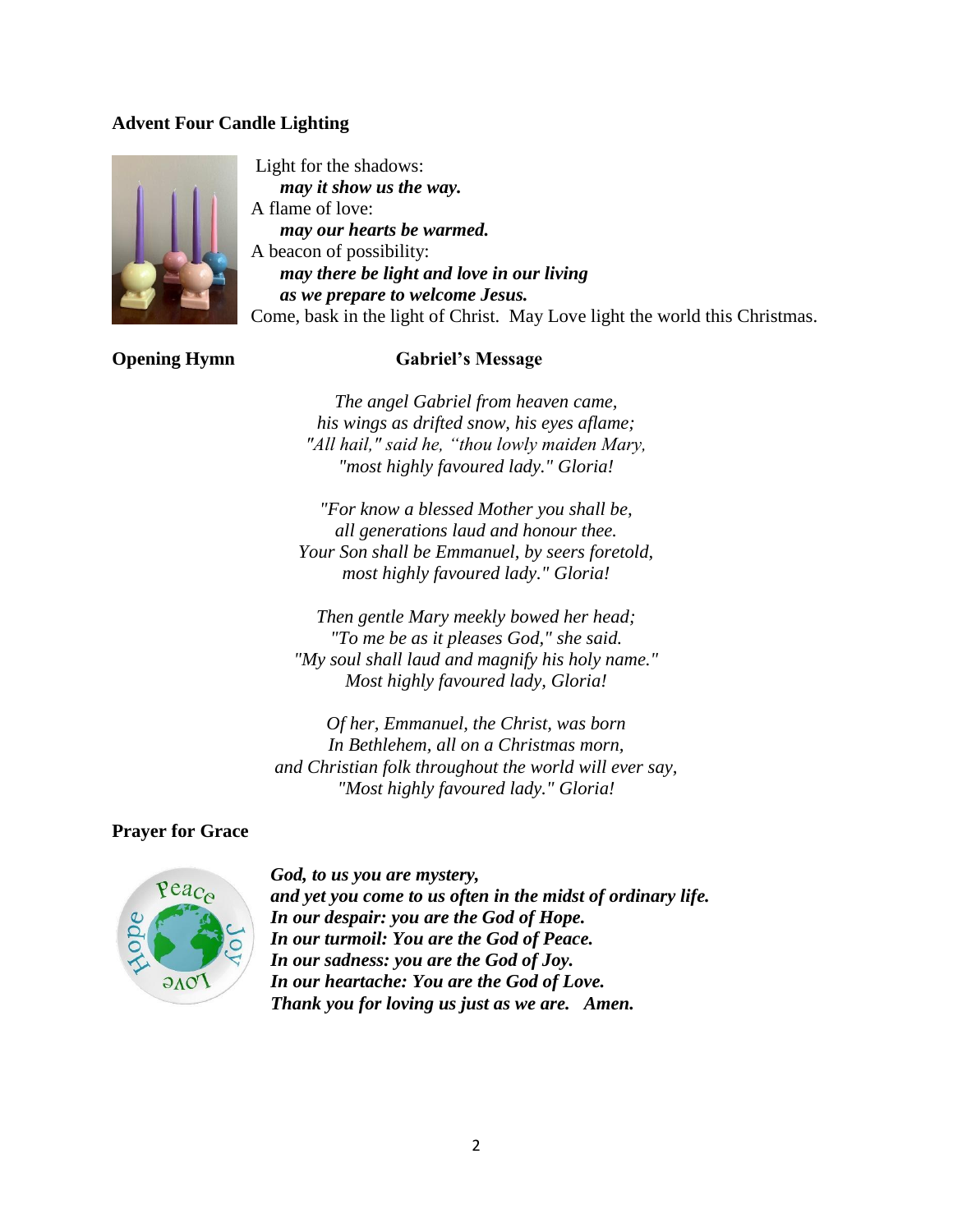### WE LISTEN FOR GOD'S WORD

### **And Now for Something Completely Different**

*The Shortest Day* **By Susan Cooper**



### **Hymn O Little Town of Bethlehem VU 64**

*O little town of Bethlehem, how still we see thee lie! Above thy deep and dreamless sleep the silent stars go by; yet in thy dark streets shineth the everlasting light; the hopes and fears of all the years are met in thee tonight.*

*For Christ is born of Mary; and gathered all above, while mortals sleep, the angels keep their watch of wondering love. O morning stars, together proclaim the holy birth, and praises sing to God the King, and peace to all on earth.*

*How silently, how silently the wondrous gift is given! So God imparts to human hearts the blessed gift of heaven. No ear may hear his coming; but in this world of sin, where meek souls will receive him, still the dear Christ enters in.*

*O holy child of Bethlehem, descend to us, we pray; cast out our sin, and enter in; be born in us today. We hear the Christmas angels the great glad tidings tell; O come to us, abide with us, our Lord Emmanuel.*

## **Prayer of Illumination**



*Join with us, living God, as we meet around your word and reflect upon it. Encourage us, inspire us. Amen.*

**Micah 5:2-5 New Revised Standard Version**

 $2$  But you, O Bethlehem of Ephrathah, who are one of the little clans of Judah, from you shall come forth for me

one who is to rule in Israel,

whose origin is from of old,

from ancient days.

<sup>3</sup> God shall give them up until the time when she who is in labour has brought forth;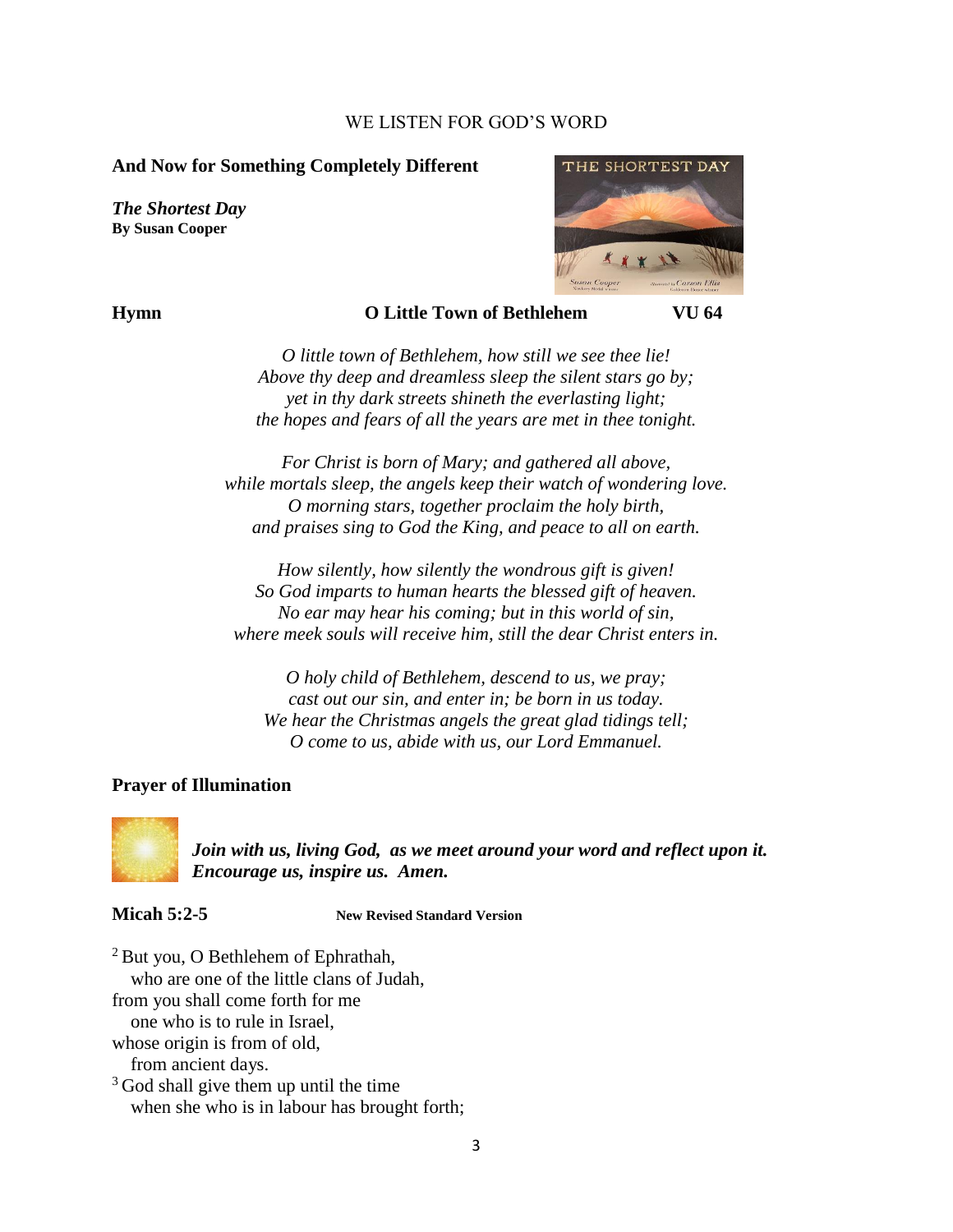then the rest of the kindred shall return

to the people of Israel.

<sup>4</sup> And this one shall stand and feed the flock in strength, in majesty.

And they shall live secure, for now this one shall be great

to the ends of the earth;

<sup>5</sup> and shall be the one of peace.

### **Luke 1:39-55 New Revised Standard Version**

<sup>39</sup> In those days Mary set out and went with haste to a Judean town in the hill country, <sup>40</sup>where she entered the house of Zechariah and greeted Elizabeth. 41 When Elizabeth heard Mary's greeting, the child leaped in her womb. And Elizabeth was filled with the Holy Spirit <sup>42</sup> and exclaimed with a loud cry, "Blessed are you among women, and blessed is the fruit of your womb. 43And why has this happened to me, that the mother of God comes to me? "For as soon as I heard the sound of your greeting, the child in my womb leaped for joy. 45And blessed is she who believed that there would be a fulfillment of what was spoken to her by God."

<sup>46</sup>And Mary said,

"My soul magnifies the Lord,

- 47 and my spirit rejoices in God my Savior,
- <sup>48</sup> for God has looked with favour on the lowliness of God's servant. Surely, from now on all generations will call me blessed;
- <sup>49</sup> for the Mighty One has done great things for me,

and holy is God's name.

<sup>50</sup>God's mercy is for those who fear God

from generation to generation.

<sup>51</sup>God has shown strength with God's arm;

and has scattered the proud in the thoughts of their hearts.

<sup>52</sup>God has brought down the powerful from their thrones,

and lifted up the lowly;

<sup>53</sup>God has filled the hungry with good things, and sent the rich away empty.

<sup>54</sup>God has helped God's servant Israel, in remembrance of mercy,

<sup>55</sup> according to the promise God made to our ancestors, to Abraham and to his descendants forever."

# This is the word of God for the people of God. *Thanks be to God*

### **Hymn My Soul Cries Out MV 120**

*My soul cries out with a joyful shout that the God of my heart is great, and my spirit sings of the wondrous things*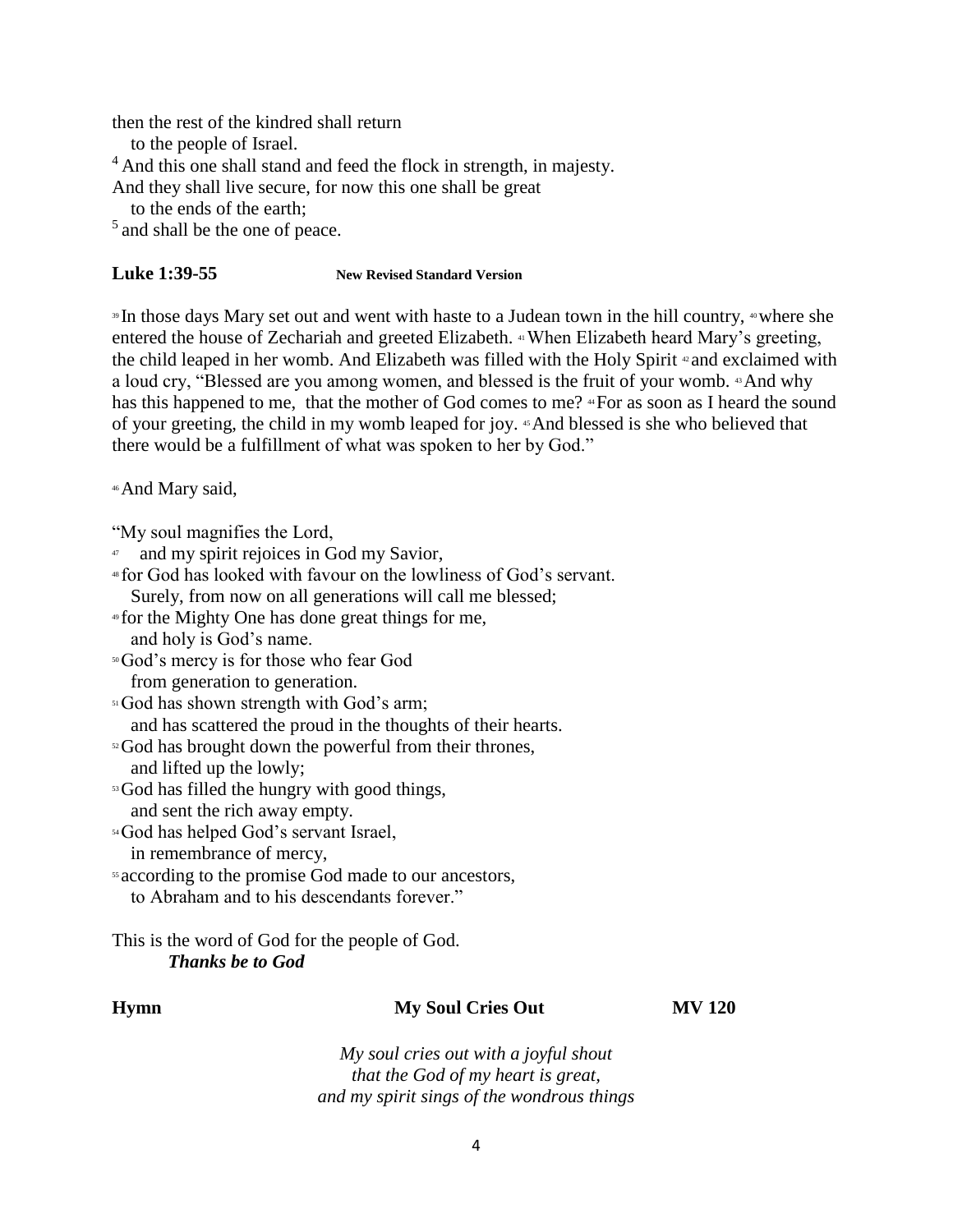*that you bring to the ones who wait. You fixed your sight on your servant's plight, and my weakness you did not spurn, so from east to west shall my name be blest. Could the world be about to turn?*

*My heart shall sing of the day you bring. Let the fires of your justice burn. Wipe away all tears, for the dawn draws near, and the world is about to turn!*

*Though I am small, my God, my all, you work great things in me, and your mercy will last from the depths of the past to the end of the age to be. Your very name puts the proud to shames, and to those who would for you yearn, you will show your might, put the strong to flight, for the world is about to turn.*

*From the halls of power to the fortress tower, not a stone will be left on stone. Let the king beware for your justice tears, ev'ry tyrant from his throne. The hungry poor shall weep no more, for the food they can never earn; there are tables spread, ev'ry mouth be fed, for the world is about to turn.*

*Though the nations rage from age to age, we remember who holds us fast: God's mercy must deliver us from the conqueror's crushing grasp. This saving word that our forebears heard is the promise which holds us bound, 'til the spear and rod can be crushed by God, who is turning the world around.*

### **Sermon** Magnify Love

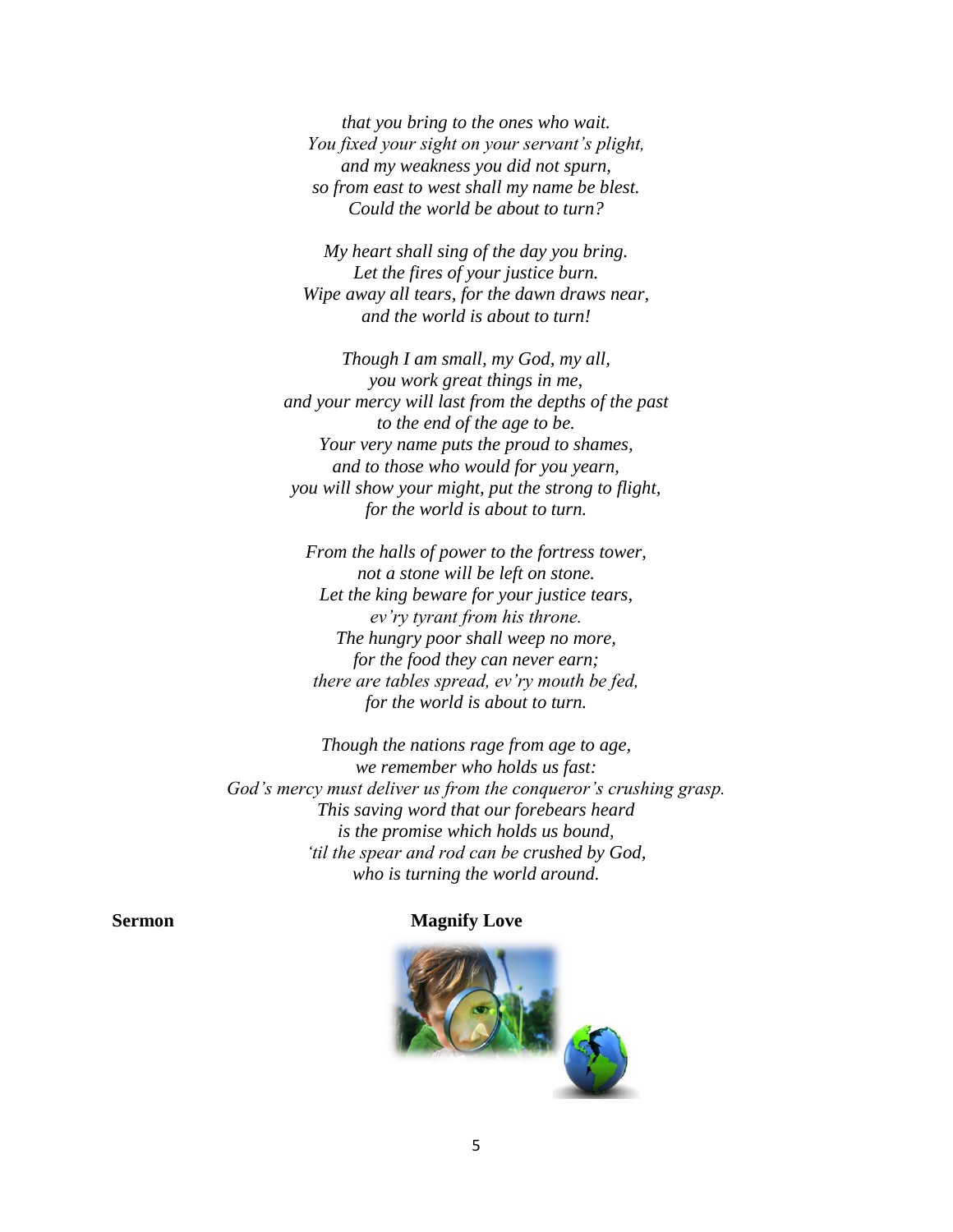### **Hymn All Poor Ones and Humble VU 68**

*All poor ones and humble and all those who stumble, come hastening, and feel not afraid; for Jesus, our treasure, with love past all measure, in lowly poor manger was laid. Though wise men who found him laid rich gifts around him, yet oxen they gave him their hay, and Jesus in beauty accepted their duty; contented in manger he lay. Then haste we to show him the praises we owe him; our service he ne'er can despise; whose love still is able to show us that stable, where softly in manger he lies.*

*The Christ Child will lead us, the Good Shepherd feed us and with us abide till his day. Then hatred he'll banish; then sorrow will vanish, and death and despair flee away. And he shall reign ever, and nothing shall sever from us the great love of our King; his peace and his pity shall bless his fair city; his praises we ever shall sing. Then haste we to show him the praises we owe him; our service he ne'er can despise; whose love still is able to show us that stable, where softly in manger he lies.*

*Then haste we to show him the praises we owe him; our service he ne'er can despise; whose love still is able to show us that stable, where softly in manger he lies.*

### WE RESPOND TO GOD'S WORD

### **Offering our Gifts to God**

### **Prayers of the People**



*Our Father, who art in heaven, hallowed be thy name; thy kingdom come; thy will be done; on earth as it is in heaven. Give us this day our daily bread. And forgive us our trespasses, as we forgive those who trespass against us. And lead us not into temptation; but deliver us from evil. For thine is the kingdom, the power, and the glory for ever and ever. Amen.*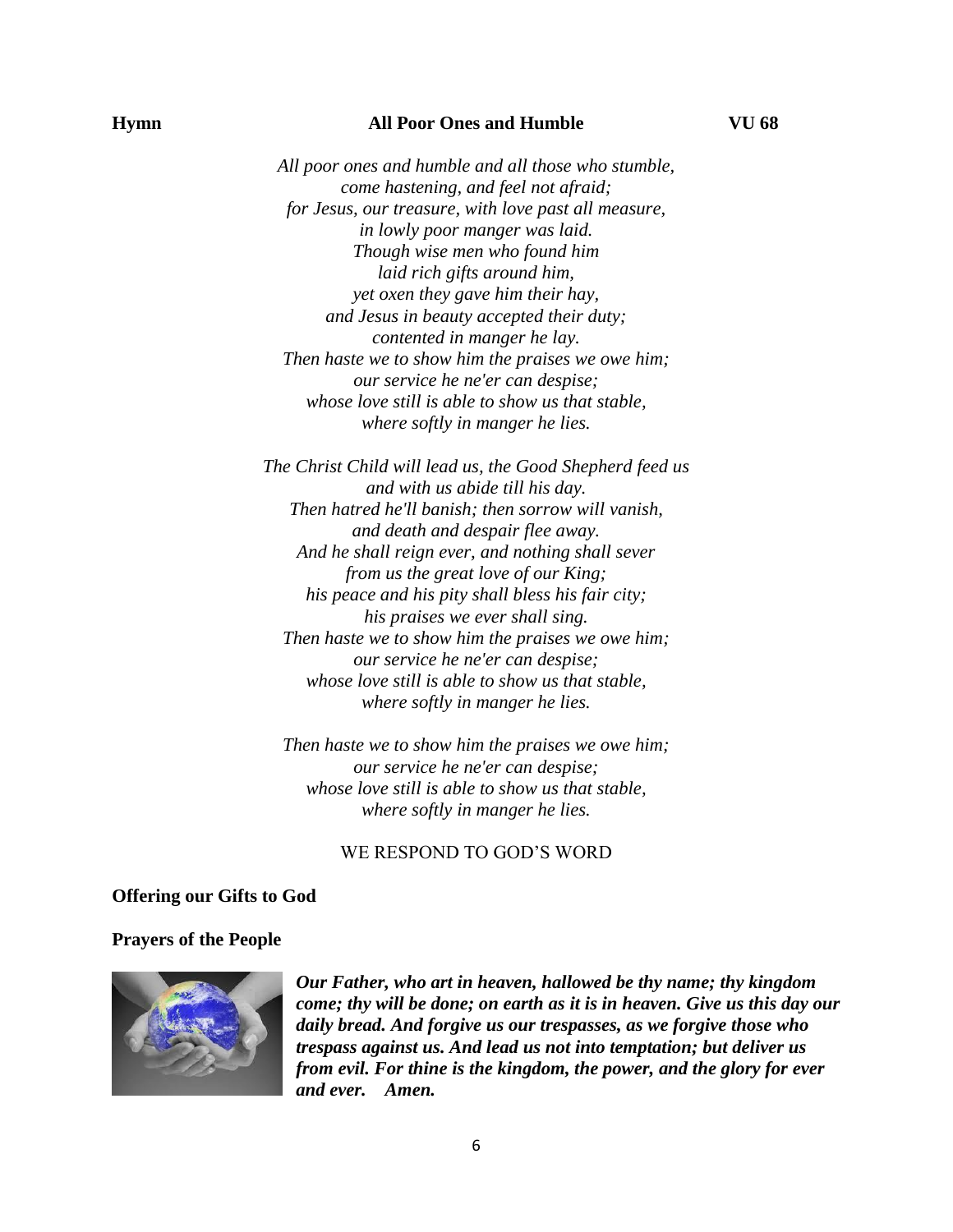## BLESSING AND SENDING FORTH

## **Closing Hymn Angels We Have Heard on High VU 38**

*Angels we have heard on high sweetly singing o'er the plains, and the mountains in reply, echoing their joyous strains. Gloria, in excelsis Deo! Gloria, in excelsis Deo!*

*Come to Bethlehem and see Christ whose birth the angels sing; come, adore on bended knee Christ, the Lord, the newborn King. Gloria, in excelsis Deo! Gloria, in excelsis Deo!*

*See him in a manger laid, whom the choirs of angels praise; Mary, Joseph, lend your aid, while our hearts in love we raise. Gloria, in excelsis Deo! Gloria, in excelsis Deo!*

**Benediction & Commissioning**



# Postlude Wexford Carol

Permission to reproduce lyrics and podcast/stream the music in this service obtained from One License.